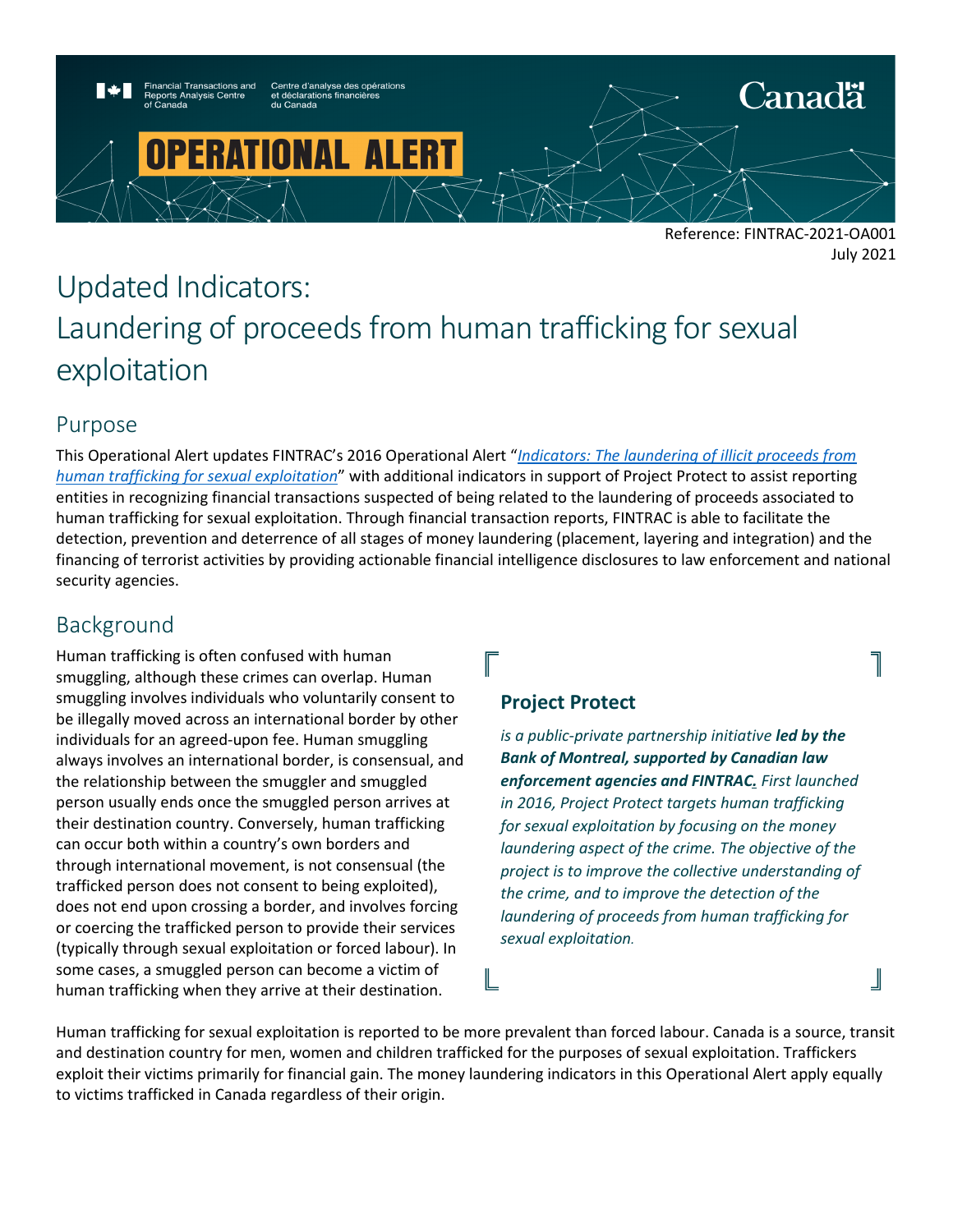## **What is human trafficking?**

*"Human trafficking, also referred to as trafficking in persons, involves recruiting, transporting, transferring, receiving, holding, concealing, harbouring, or exercising control, direction or influence over that person, for the purpose of exploitation, generally for sexual exploitation or forced labour."* 

Public Safety Canada: ["National strategy to combat human trafficking 2019-2024"](https://www.publicsafety.gc.ca/cnt/rsrcs/pblctns/2019-ntnl-strtgy-hmnn-trffc/index-en.aspx) ட

Research suggests that human trafficking for sexual exploitation, like drugs and weapons trafficking, is just another commodity in a range of criminal activities perpetrated mostly by organized crime groups who often collaborate with each other to maximize illicit financial gain. Sexual exploitation is a high-value business for criminals because, unlike a drug that can only be sold once, a human being can be sold repeatedly over an extended period of time. This type of crime is also attractive to criminals because the risk of losing business due to detection and successful prosecution is kept low through coercion of their victims in combination with the use of well-known money laundering methods. As a result, the perpetration of this crime is reinforced because criminals are able to benefit from the illicit proceeds. The International Labour Organisation (ILO) estimates that global proceeds from human trafficking amount to USD 150 billion per year with USD 99 billion sourced specifically from forced sexual exploitation.

In Canada, the number of police-reported incidents of human trafficking has been on an upward trend since 2011 with the highest number to date reported in 2019.<sup>1</sup> Yet, most cases of human trafficking are not reported to police due to the reluctance or inability of victims and witnesses to come forward.<sup>2</sup> The Covid-19 pandemic has not curtailed human trafficking in Canada and has caused many individuals to be more vulnerable to this crime.

A recent study<sup>3</sup> by the Canadian Centre to End Human Trafficking (CCEHT) found that exploitation through escort services distantly followed by illicit massage businesses were the most common forms of human trafficking for sexual exploitation in Canada. Further, the CCEHT identified several human trafficking corridors in Canada connecting commercial sex markets within and across Canadian provinces.

### Overview of FINTRAC's analysis of disclosures related to human trafficking for sexual exploitation\*

FINTRAC analyzed a sample of approximately 100,000 transactions disclosed from 2018 to 2020 in FINTRAC disclosures related to human trafficking for sexual exploitation. The majority of human trafficking for sexual exploitation-related FINTRAC disclosures primarily concerned victims providing sexual services at short-stay locations (e.g., hotels). Nearly all victims in FINTRAC's sample were in this category. However, FINTRAC identified two other business models of where sexual exploitation occurred: exploitation at illicit storefront businesses offering sexual services (e.g., spas, massage parlours, private clubs), and at private residences (e.g., apartments) with some crossover between these three categories. All used advertisements of escort services to obtain clients and some traffickers operated their own escort agencies.

Overall, victims were nearly all females and 60% were under 25 years old at the time of their transactions and some were minors. Traffickers were mostly males aged between 24 and 36 years old. Female traffickers were mostly aged between 27 and 32 years old, albeit most were also victims and connected to male traffickers.

l

2

╗

 $\Box$ 

<sup>\*</sup> For the purposes of this Operational Alert, individuals identified as or assessed to be possible traffickers and possible victims are included in FINTRAC's references to "traffickers" and "victims", respectively.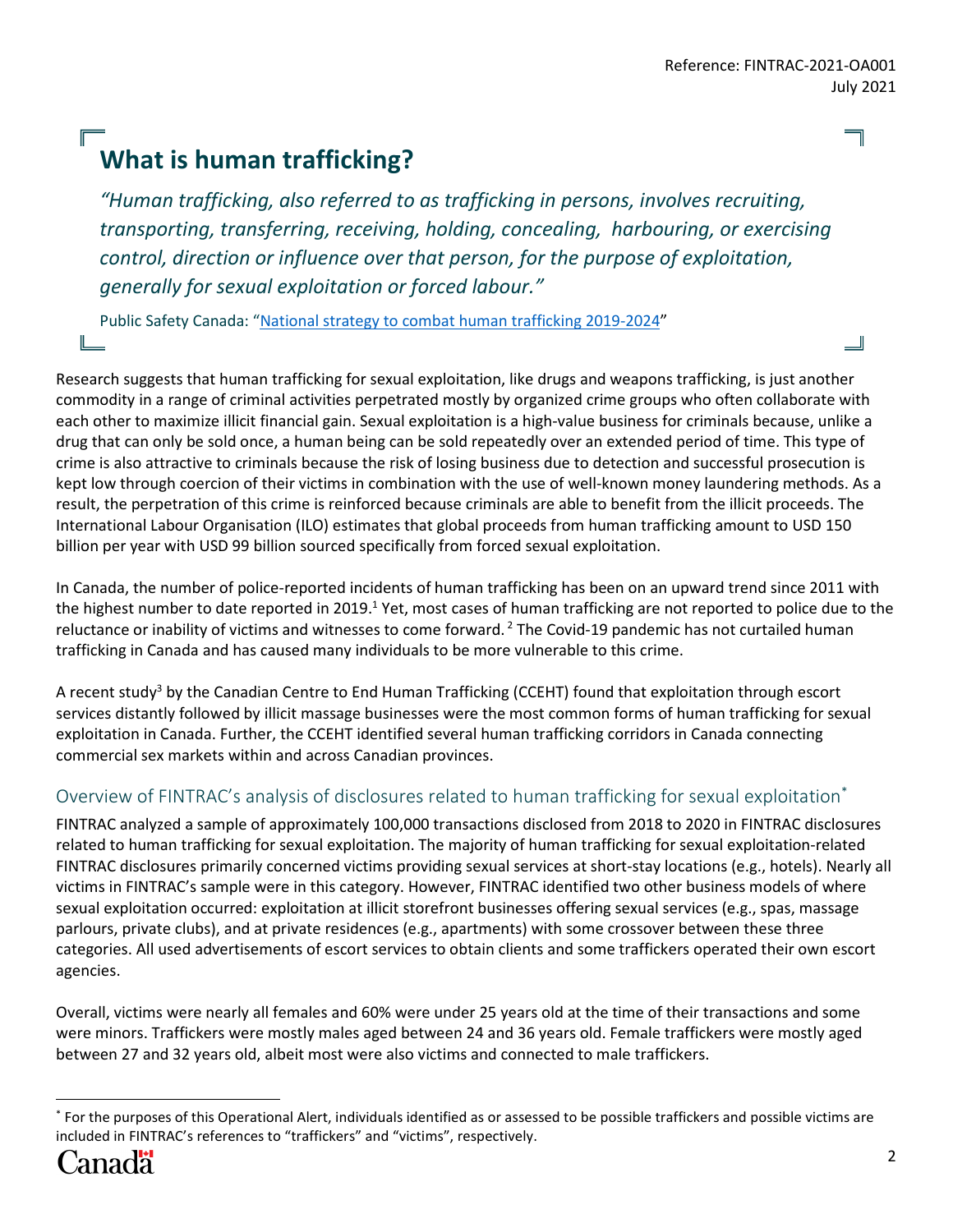Traffickers who exploited their victims out of private residences or in illicit storefront businesses offering sexual services, however, were mostly older females (usually over 40 years old) and many operated with their spouses. Some traffickers in these categories also trafficked victims in short-stay locations and/or were associated to traffickers in those networks.

Overall, email money transfers and cash deposits were the primary transactions in human trafficking for sexual exploitation-related disclosures. Additionally, FINTRAC observed several money laundering methods in the disclosures. These included the use of online casinos, casinos, virtual currencies, prepaid credit cards, gift cards, nominees, front companies owned by traffickers or their associates, funds layered between related accounts, and investment accounts.

In addition to human trafficking, many traffickers were also involved in or suspected to be involved in other criminal activities (e.g., drug trafficking, fraud) and were members or associates of criminal groups. Many traffickers used their victims to conduct other crimes. Therefore, the money laundering methods observed were likely also used to launder proceeds generated from other criminal activities and are not necessarily specific to human trafficking.

Traffickers frequently used nominees to funnel proceeds of crime, pay for human trafficking running costs, launder funds, or conceal beneficial ownership. These nominees were often victims and family members of traffickers. Victims were used as intermediaries to funnel funds to traffickers and other victims. Some victims had roles within human trafficking rings to collect funds from other victims. Some traffickers also had access to their victims' accounts or held joint accounts with victims. The family members in FINTRAC's sample were usually traffickers' parents and spouses but also included their siblings, and adult and minor children.

Traffickers and victims often purchased virtual currencies with funds sent directly to virtual currency exchange businesses sometimes doing so immediately after receiving several email money transfers from third parties. However, several traffickers and victims also sent email money transfers to individuals who purchased virtual currencies on behalf of others. One such individual advertised their intermediary virtual currency services on escort websites.

Prepaid credit cards was another method traffickers and victims used to launder funds and to pay for human traffickingrunning costs (e.g., escort ads, hotel bookings). Indeed, EUROPOL detected an increased use of prepaid credit cards among human trafficking organized crime groups for money laundering purposes.<sup>4</sup> FINTRAC also observed that some traffickers used prepaid credit cards as a means to provide funds to their victims. These traffickers transferred funds from their prepaid credit card to their victim's prepaid credit card.

Traffickers and victims conducted transactions at casinos. In-person casino transactions were not observed beyond early 2020, highly likely a result of government restrictions imposed on businesses in response to the Covid-19 pandemic. Additionally, FINTRAC observed a significant increase in transactions involving online casinos in 2019 and 2020 indicating that this is an upward trending money laundering method.

Front businesses were used to illicitly offer sexual services, to launder proceeds, and/or to manage the running costs associated with human trafficking. For example, illicit proceeds were used to pay the rent and utilities for residential properties where sexual services are rendered or used as safe houses. Front companies in FINTRAC's sample were diverse and included industries such as, music, spas, salons, restaurants, motels, farming, IT services, clothing, vehicleand construction-related businesses, and transport businesses among others. Front companies co-mingled legitimate with illicit funds and/or had limited business-related transactions. They were owned by traffickers, their associates and other members of their human trafficking networks including some victims. Businesses owned by victims also transferred funds to traffickers and their businesses.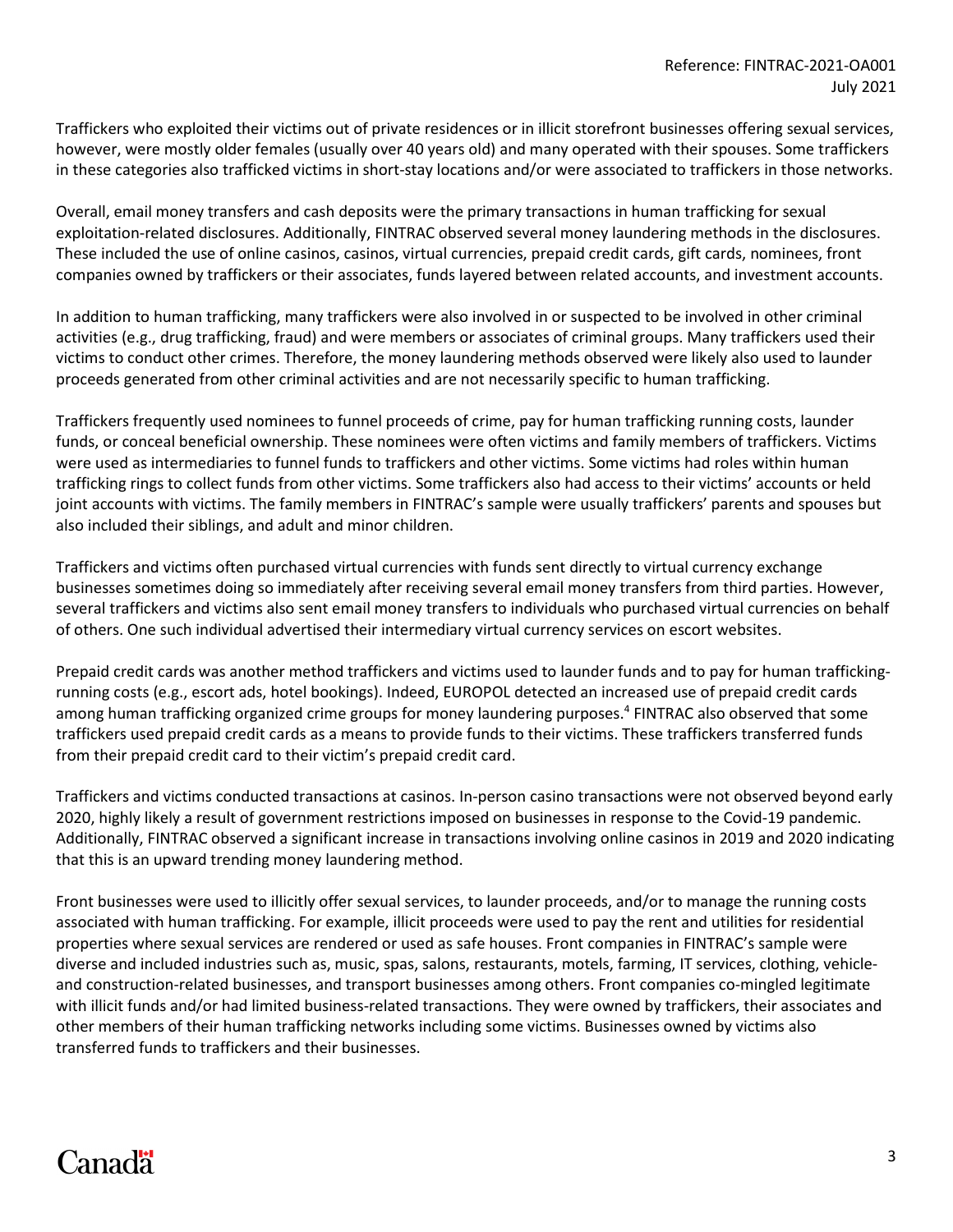FINTRAC observed that some money laundering methods and particular types of transactions were more specific to certain business models of human trafficking for sexual exploitation over others. Some of these are highlighted below:

#### **Trafficking out of short-stay locations**

Disclosures where the sexual exploitation occurred at short-stay locations (e.g., hotels) included purchases for parking and at online casinos–which were either not observed or not significant in the other categories. Online casino purchases tended to occur in the late evening/early morning hours. Purchases of prepaid credit cards and gift cards were also more prevalent in this category in addition to purchases at short-stay locations (which would be expected). Several merchant refund transactions were observed from short-stay accommodations or vehicle rental entities with suspicions that these merchants were paid or partially paid in cash instead. Several victims also sent funds to entities offering collect calls from jail which were also unique to this category.

Further, traffickers in this category had transactions indicating a lavish lifestyle such as purchases at higher-end restaurants, higher-end clothing and accessories retailers, luxury car dealerships, jewellery retailers, entertainment venues, gyms or fitness facilities, limousine entities, cosmetic surgery entities, and spa retreats. FINTRAC did not observe these types of transactions among victims and were very few among the other categories of venues where sexual exploitation occurred.

#### **Trafficking out of private residences**

Disclosures involving traffickers who exploited their victims out of private residences (e.g., apartments) included expenses associated to multiple properties. For example, rent paid by the same party for multiple apartments in the same month or property taxes paid to multiple municipalities. Some of these traffickers operated escort agencies and had purchases associated to website hosting and online marketing in addition to purchases of advertisements for escort services. This category had the most overlap with the others. Several transactions in this category indicate that some traffickers also trafficked victims out of short-stay locations and may have also offered massage services in private residences similar to those offered in illicit storefront businesses offering sexual services.

#### **Traffickers operating or suspected to operate illicit storefront businesses offering sexual services**

Illicit storefront businesses offering sexual services included spas, massage/body rub centres and private clubs. Inperson casino cash transactions were more common in these disclosures compared to the other categories. Casino transactions included cash purchases of casino chips, cash advances from player gaming accounts, and casino disbursements in cash and cheques. Also particular to these businesses was the high volume of funds they received from payment processors likely indicating this is a method in which they received payments from clients for sexual services.

Many traffickers in this category operated multiple illicit sexual services businesses, sometimes in multiple cities. They were also associated to several front companies (e.g., restaurants, vehicle-related entities) used to launder funds and often transferred funds between their business and personal accounts and those of their associates. Some of the traffickers had financial connectivity with other trafficking networks.

Some traffickers in this category and those trafficking out of private residences had transactions to and from their investment accounts or to and from online investment entities– yet some transactions did not involve investment purchases. FINTRAC suspects that traffickers used their investment/trading accounts to launder funds.

#### **Trafficking foreign nationals**

Foreign nationals who were victims of human trafficking for sexual exploitation were observed in all above business models of sexual exploitation venues but were mostly concentrated among traffickers operating illicit storefront businesses offering sexual services. Some traffickers of foreign nationals were also involved in human smuggling. Among foreign nationalities that could be identified in FINTRAC's sample, traffickers trafficked foreign nationals who originated mostly from China and South Korea but others originated from the Philippines, Thailand, Indonesia, Portugal and

## **Canada**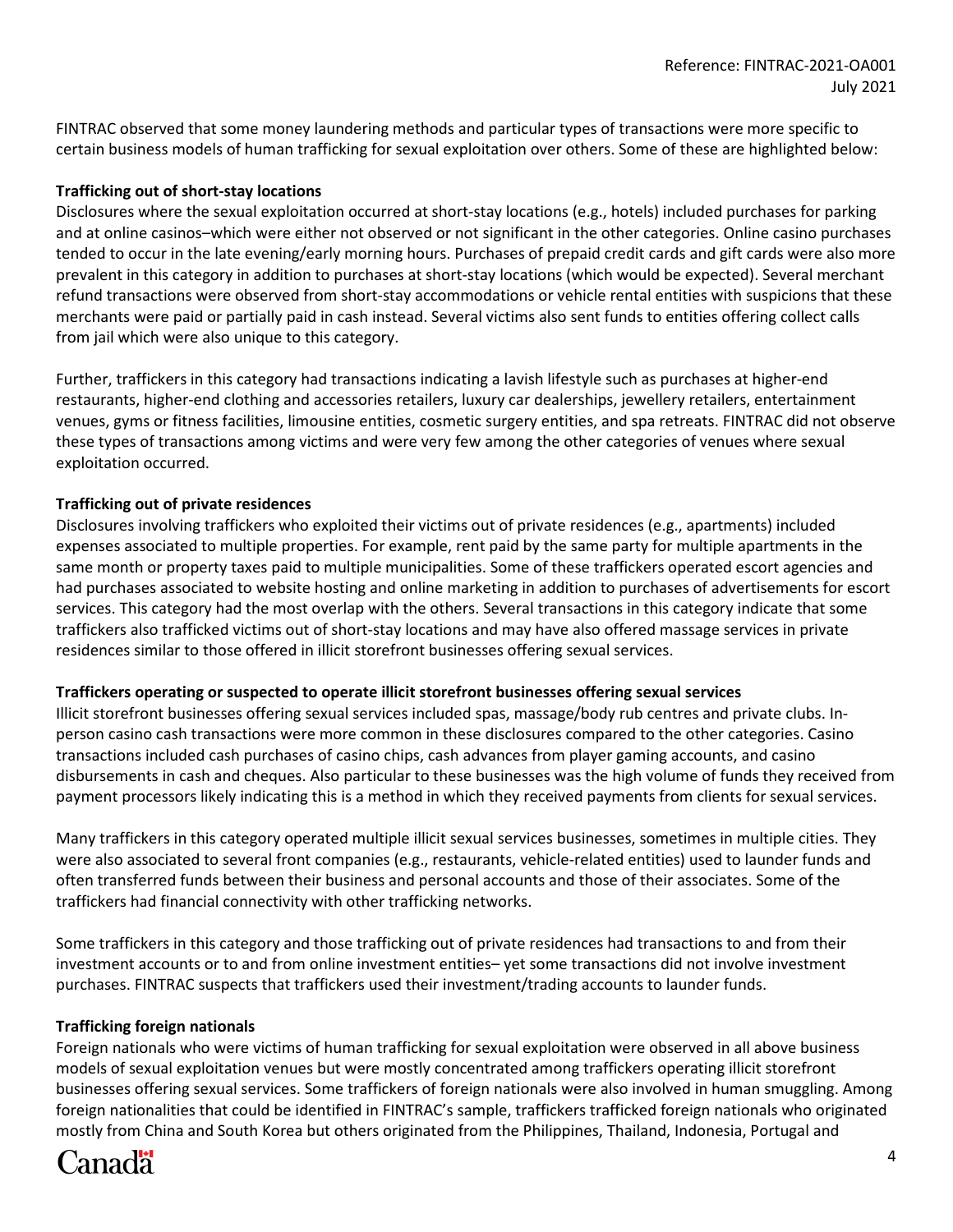unspecified countries in Eastern Europe. These traffickers and their associates often had international aspects to their transactions such as transferring funds to multiple countries including some that transferred funds to themselves or to criminal associates in another country, being associated to foreign businesses also involved in human trafficking for sexual exploitation, or had online advertisements for escort services or recruitment of escorts posted in another country.

International funds transfers among these disclosures were primarily outgoing from Canada to countries such as the Philippines, Brazil, Russia, Portugal, China, Australia, Colombia, Taiwan, United States, Kazakhstan, United Arab Emirates, Hong Kong, South Korea, and Uzbekistan with reasons for transfers usually not provided. However some outgoing transfers cited reasons mostly related to family, gift, loan repayments, or tuition. Some funds transferred (totalling CAN\$1.5 million) to the United States were cited as purchases of a hotel franchise – the sender of these transfers was a sex trade worker closely associated to traffickers. Indeed, a different trafficker owned motel franchises in Canada as well. Incoming funds transfers to Canada originated mostly from China but also from Hong Kong and South Korea and cited reasons such as living expenses, consulting, training, education and travel.

### Reasonable grounds to suspect and how to use indicators

How reporting entities determine if they submit a suspicious transaction report to FINTRAC (for either a completed or attempted financial transaction) requires more than a "gut feel" or "hunch," although proof of money laundering is not required. Reporting entities are to consider the facts, context and money laundering indicators of a transaction. When these elements are viewed together, they create a picture that is essential to differentiate between what may be suspicious and what may be reasonable in a given scenario. Reporting entities must reach reasonable grounds to suspect that a transaction is related to the laundering or attempted laundering of proceeds of crime before they can submit a suspicious transaction report to FINTRAC.

Indicators of money laundering can be thought of as red flags indicating that something may very well be wrong. Red flags typically stem from one or more characteristics, behaviours, patterns and other contextual factors related to financial transactions that make them appear inconsistent with what is expected or considered normal. On its own, an indicator may not initially appear suspicious. However, it could lead you to question the legitimacy of a transaction, which may prompt you to assess the transaction to determine whether there are further facts, contextual elements or additional ML/TF indicators that would increase your suspicion to the point where submitting an STR to FINTRAC would be required (see [FINTRAC Guidance on Suspicious Transaction Reports\)](https://www.fintrac-canafe.gc.ca/guidance-directives/transaction-operation/Guide2/2-eng).

## Money laundering indicators

Below are additional money laundering indicators related to human trafficking for sexual exploitation derived from FINTRAC's analysis and reflect the types and patterns of transactions, contextual factors and those that emphasize the importance of knowing your client. All indicators from FINTRAC'[s 2016 Operational Alert](https://www.fintrac-canafe.gc.ca/intel/operation/oai-hts-eng) on the laundering of proceeds from human trafficking for sexual exploitation remain relevant (see **Appendix**). The additional indicators should be considered along with those in the 2016 Operational Alert.

These indicators should not be treated in isolation; on their own, these indicators may not be indicative of money laundering or other suspicious activity. They should be assessed by reporting entities in combination with what they know about their client and other factors surrounding the transactions to determine if there are reasonable grounds to suspect that a transaction or attempted transaction is related to the commission or attempted commission of a money laundering offence. Several indicators may reveal otherwise unknown links that, taken together, could lead to reasonable grounds to suspect that the transaction is related to the laundering of proceeds derived from human trafficking activities. It is a constellation of factors that strengthen the determination of suspicion. These indicators aim to help reporting entities in their analysis and assessment of suspicious financial transactions.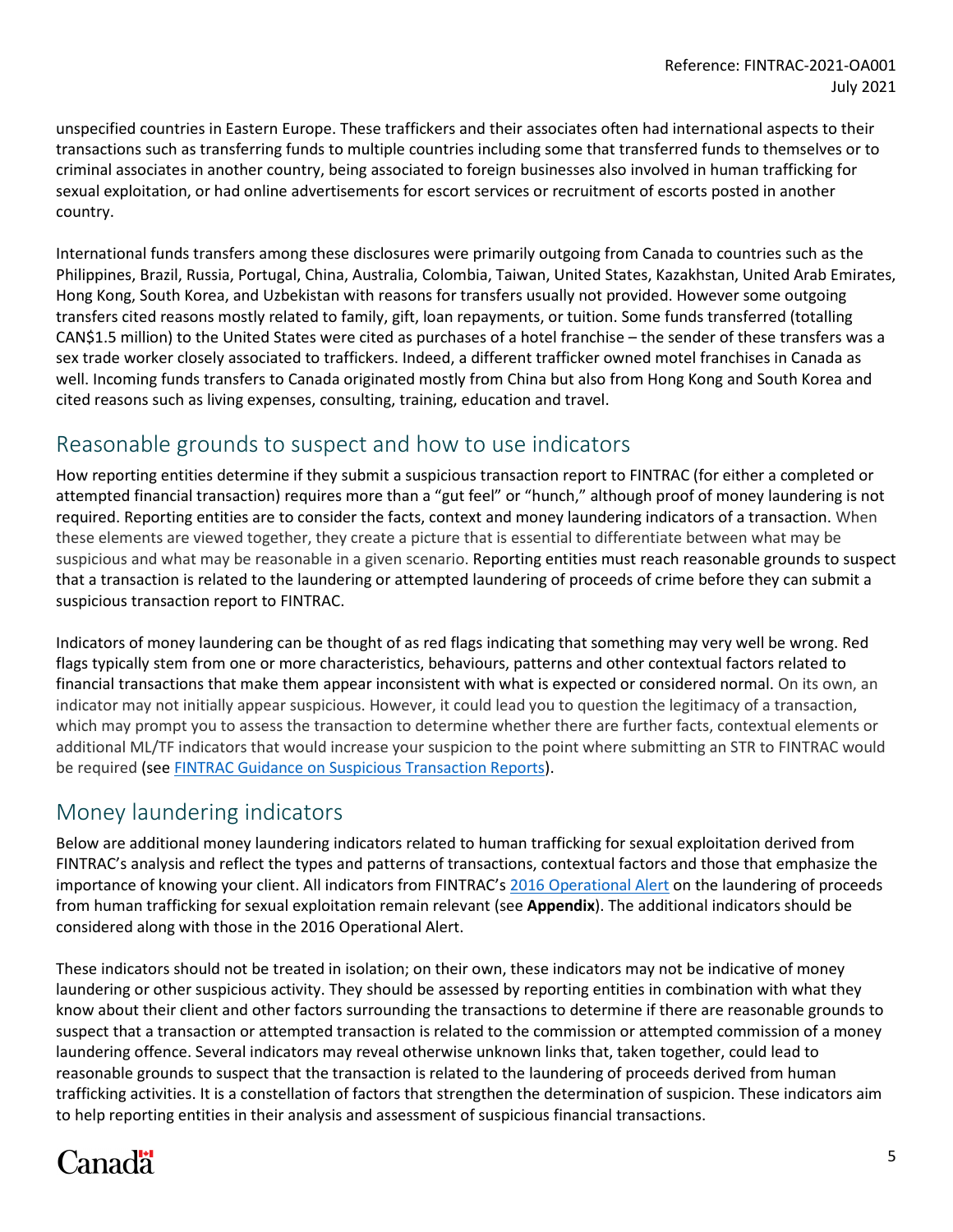### General contextual and money laundering indicators possibly related to human trafficking for sexual exploitation

FINTRAC found that females were the majority of victims and males were the majority of traffickers in human trafficking for sexual exploitation, based on its analysis of sample transactions related to this crime. This finding is consistent with numerous external sources. With this in mind, some indicators below reference specific genders to help provide context and to potentially characterize individuals' roles within human trafficking. However, anyone can be a trafficking victim males and other gender identities are victims of this crime too. Additionally, some females may have dual roles as traffickers and victims, or have other functions in human trafficking operations.

- $\otimes$  Rounded sum purchases at grocery stores and/or other retailers that sell gift cards and/or prepaid credit cards.
- $\otimes$  Atypical high-value purchases at convenience stores, particularly those that sell gift cards, prepaid credit cards, or offer money transfer services.
- $\otimes$  Purchases at online merchants that specialize in selling gift cards.
- $\otimes$  Purchases and/or payments at luxury vehicle dealerships or for limousine services.
- $\otimes$  Purchases and/or payments at higher-end restaurants.
- $\otimes$  Purchases and/or payments at higher-end clothing, footwear, or accessories retailers.
- Purchases and/or payments at entities offering cosmetic surgery or other medical procedures to enhance one's physical appearance.
- $\otimes$  Purchases at higher-end nightclubs.
- $\otimes$  Purchases at jewellery retailers.
- $\otimes$  Frequent low-value payments for parking.
- $\otimes$  Frequent purchases for food delivery services, often on the same day. (This may indicate the food is for multiple people or the account is used by multiple people to purchase food.)
- $\otimes$  Purchases and/or payments to entities associated with jail collect calls.
- $\otimes$  Frequent transfers to virtual currency exchangers, particularly if these funds were sourced from incoming email money transfers from multiple individuals.
- $\otimes$  Frequent transfers to individuals who conduct virtual currency exchanges on behalf of third parties, particularly if these funds were sourced from incoming email money transfers from multiple individuals.
- $\otimes$  Transfers to individuals or entities that advertise their virtual currency services on escort websites.
- $\otimes$  Frequent purchases and/or payments to online gambling/online casino platforms, particularly if these funds were sourced from incoming email money transfers from multiple individuals.
- $\otimes$  Frequent funds transferred to a reloadable prepaid credit card, particularly to multiple prepaid cards.
- $\otimes$  Use of reloadable prepaid cards to do card-to-card transfers. Where one card has no reloads and only receives transfers from another reloadable card user. (For example, a female's reloadable prepaid credit card has no reloads and only receives transfers from another reloadable prepaid card.)
- $\otimes$  Female's reloadable prepaid credit card is funded by reloads or transfers from a male, usually the same male.
- $\otimes$  Excessive payments to multiple telephone or internet service providers.
- $\otimes$  Multiple phone numbers attempting to access a female's bank account.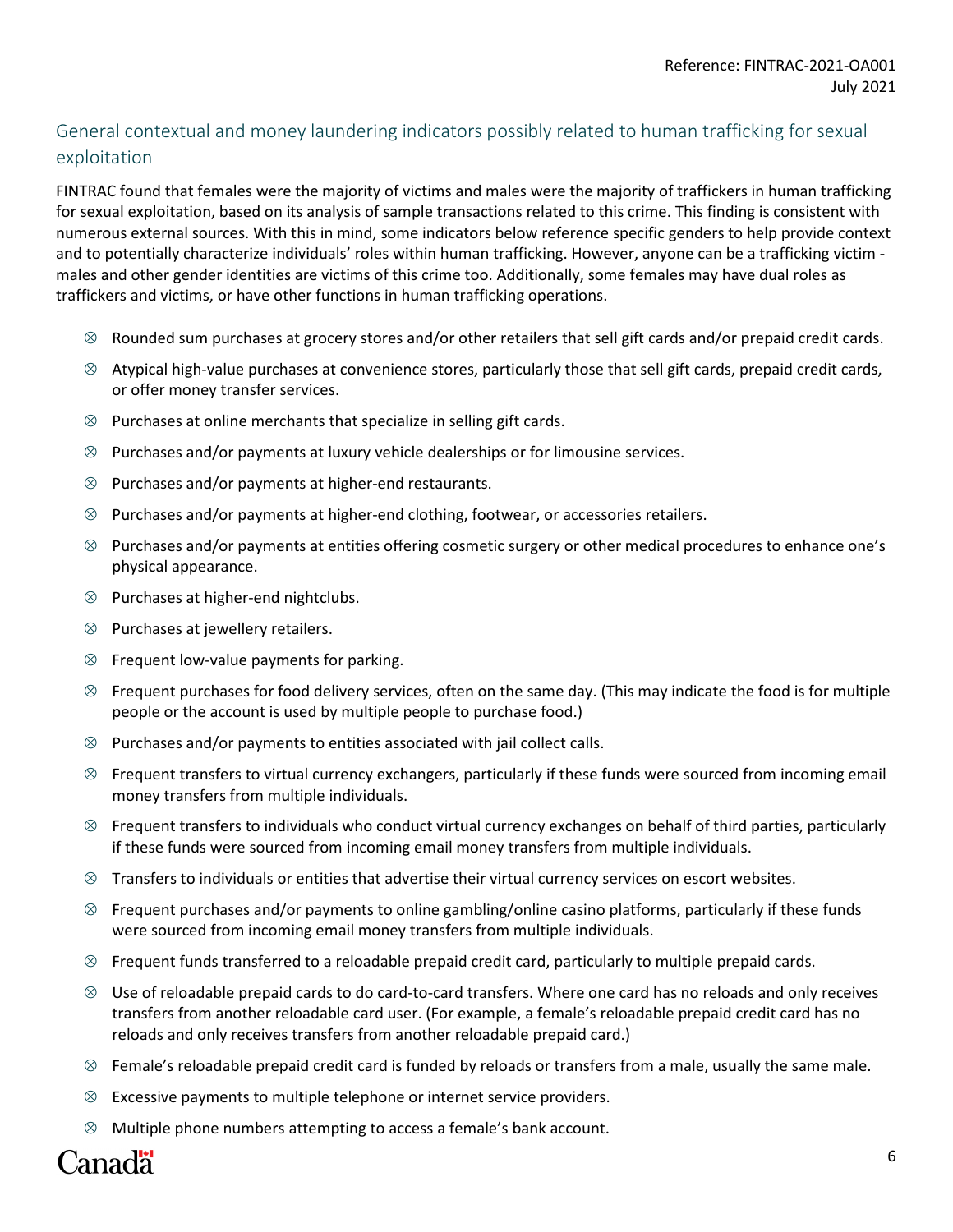- $\otimes$  Location(s) of accommodation bookings correspond to location(s) of cash deposits, particularly when multiple cities are observed in transactions.
- $\otimes$  Use of automatic banking machine(s) located in or near location(s) of accommodation booking(s), particularly if the transaction(s) occurred following the payment for that accommodation booking(s).
- $\otimes$  Frequent cash withdrawals from automated banking machines not owned by a financial institution (i.e., whitelabel ATMs), often located in convenience stores, gas stations, casinos, hotels.
- $\otimes$  Payments to online third party accommodations- or travel-booking websites.
- $\otimes$  Transactions involving payment processors associated to escort websites or online gambling.
- $\otimes$  Personal account received multiple funds transfers from payment processors.
- $\otimes$  Female's account is primarily funded by transfers from another female and account activities of both females indicate they may be escorts.
- $\otimes$  Individual received numerous email money transfers with escort-related references from several parties, usually males, followed by outgoing email money transfers to female(s) or male(s) who also received similar email money transfers from other parties. The individual had very few or no other transactions related to escorts or human trafficking. (The individual may be a financial intermediary/nominee in a human trafficking network and may be a collector of human trafficking-related funds.)
- $\otimes$  Individual or entity received multiple email money transfers referencing the name or partial name of an escort agency/escort services business.
- $\otimes$  Individual or entity's phone number is associated to an escort agency/escort services business.
- $\otimes$  Funds deposited to or withdrawn from a casino player's gaming account with limited or no gambling involved.
- Funds deposited to or withdrawn from an investment account with limited or no purchases of investments.
- $\otimes$  Frequent funds transfers to an online investment entity.
- $\otimes$  Frequent payments of premium fees for online escort advertisements.
- $\otimes$  An individual is the owner, operator or employee of an entity in an industry that could be used as a venue for human trafficking for sexual purposes (e.g., spa, body-rub centre, strip club, motel, real estate rentals, property management).
- $\otimes$  An entity is in an industry that could be used as a venue for human trafficking for sexual purposes (e.g., spa, body-rub centre, strip club, motel, real estate rentals, property management).
- $\otimes$  Use of separate accounts and/or separate credit cards to separate non-human trafficking related transactions from human trafficking-related transactions.
- $\otimes$  Incoming funds (cash deposits and incoming email money transfers) are immediately transferred to a business account and from the business account, funds are depleted by outgoing email money transfers and cash withdrawals.
- $\otimes$  Individual frequently transfers funds between business accounts of entities owned by the same individual.
- $\otimes$  Credit card receives payments from multiple financial institutions followed by cash advances on the credit card.
- $\otimes$  Excessive and/or large cash advances on a credit card.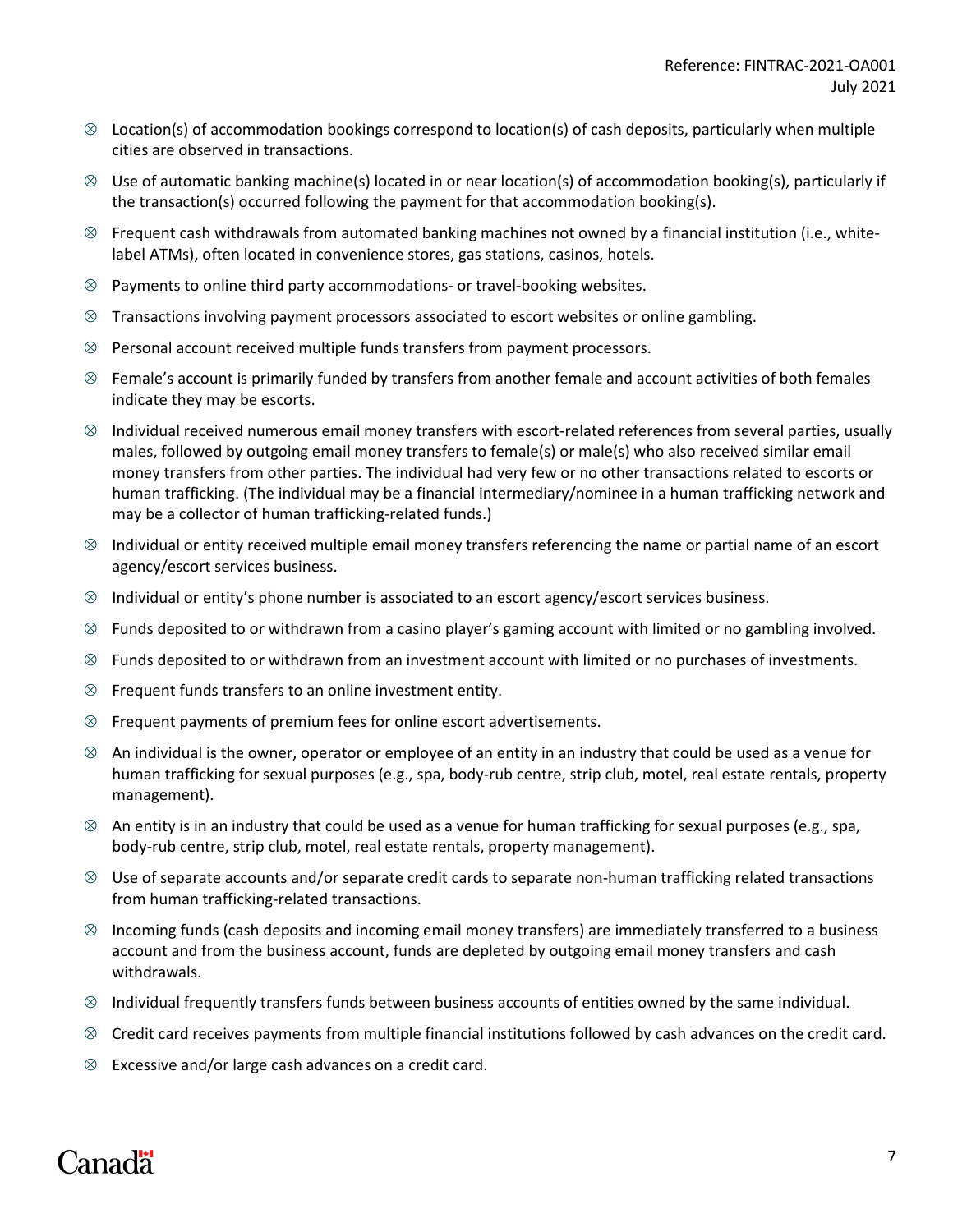### Contextual and money laundering indicators possibly related to human trafficking for sexual exploitation out of private residences

- $\otimes$  Payments, usually monthly, to multiple individuals or entities involved in residential rentals (e.g., landlords, property management, real estate agencies) or that reference rent or specific addresses.
- $\otimes$  Payments of property taxes to different municipalities.
- $\otimes$  Payment of utility bill for a utility service provider not servicing the area where the individual or business has an address.
- $\otimes$  Purchases/payments/or transfers associated to multiple purchases of real estate.
- $\otimes$  Escort services business/escort agency is associated to a residential address.

### Contextual and money laundering indicators possibly related to human trafficking for sexual exploitation out of illicit storefront businesses offering sexual services

- $\otimes$  Business appears to maintain unusually long and extended business hours into the late night or early morning.
- $\otimes$  Merchant point-of-sale transactions occur after the establishment's normal business hours.
- $\otimes$  Storefront business is associated to escort advertisements or escort services websites.
- $\otimes$  Storefront business or its owner(s) received multiple funds transfers from payment processors, particularly from payment processors associated to escort services or adult entertainment.

### Contextual indicators possibly related to trafficking foreign nationals for sexual exploitation

- $\otimes$  Individual or entity is associated to advertisements recruiting escorts from foreign countries.
- $\otimes$  Individual or entity is associated to escort advertisements in another country and/or in a foreign language.
- $\otimes$  Individual or entity is associated to an illicit storefront business offering sexual services in another country.
- $\otimes$  Individual or entity is associated to an escort agency/escort services business in another country.
- $\otimes$  Individual or entity is associated to job recruitment advertisements posted in another country.
- $\otimes$  Escort advertisement, escort agency, or escort services business indicates the escort(s) has had training in a foreign country.
- $\otimes$  Large and/or multiple international travel-related purchases (e.g., airfare) for self or other individuals to or from jurisdictions that are sources of victims associated with trafficking foreigners in Canada for sexual exploitation (e.g., China, South Korea).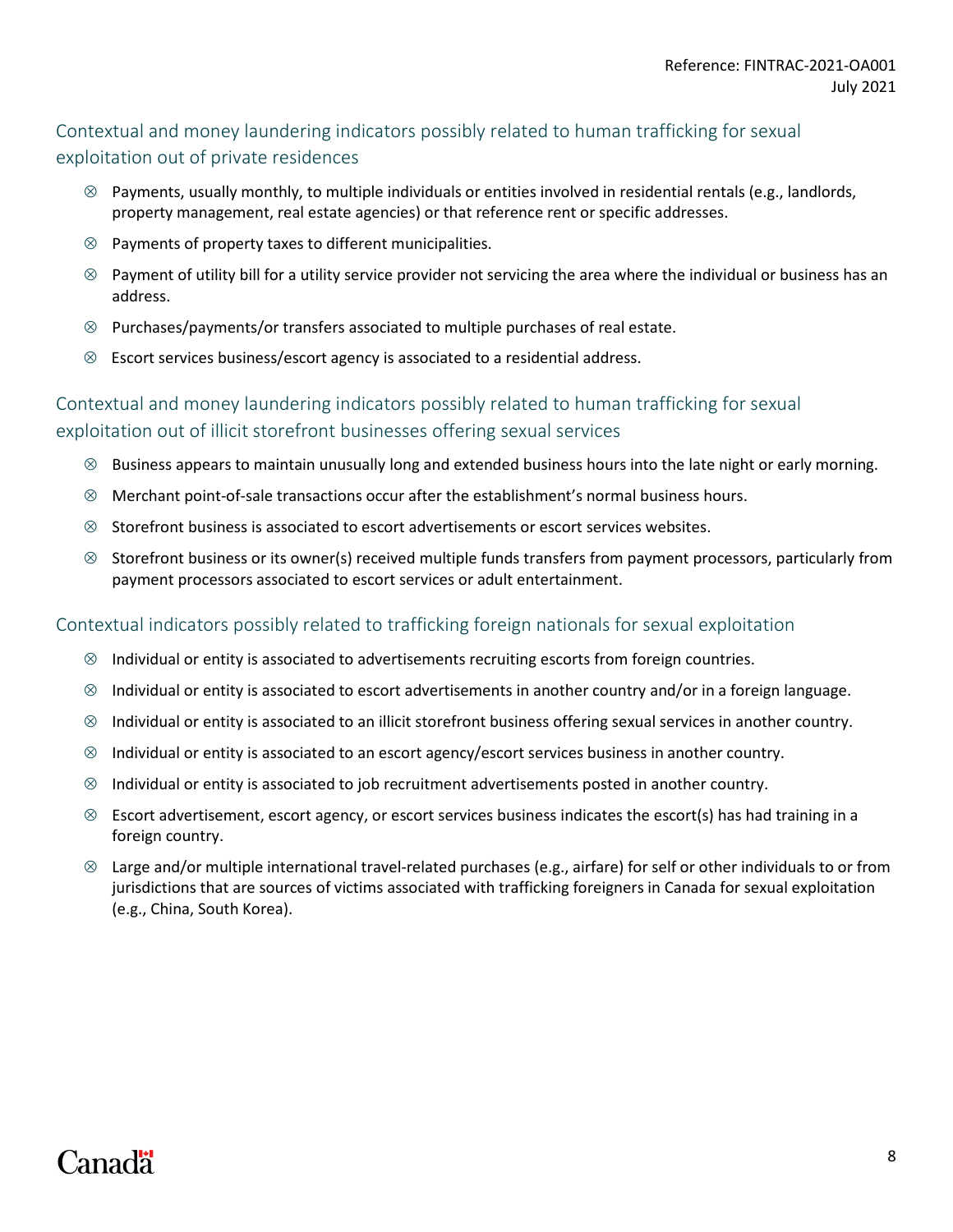## Reporting to FINTRAC

To facilitate FINTRAC's disclosure process, please include the term **#Project PROTECT** or **#PROTECT** in Part G-Description of suspicious activity on the Suspicious Transaction Report. See also, [Reporting suspicious transactions](https://www.fintrac-canafe.gc.ca/guidance-directives/transaction-operation/Guide3/str-eng) to FINTRAC.

Contact FINTRAC

**Email:** [guidelines-lignesdirectrices@fintrac-canafe.gc.ca](mailto:guidelines-lignesdirectrices@fintrac-canafe.gc.ca) **Telephone:** 1-866-346-8722 (toll-free) **Facsimile:** 613-943-7931 Mail: FINTRAC, 24<sup>th</sup> Floor, 234 Laurier Avenue West, Ottawa ON K1P 1H7, Canada

© Her Majesty the Queen in Right of Canada, 2021. Cat. No. FD4-13/2021E-PDF ISBN 978-0-660-39271-4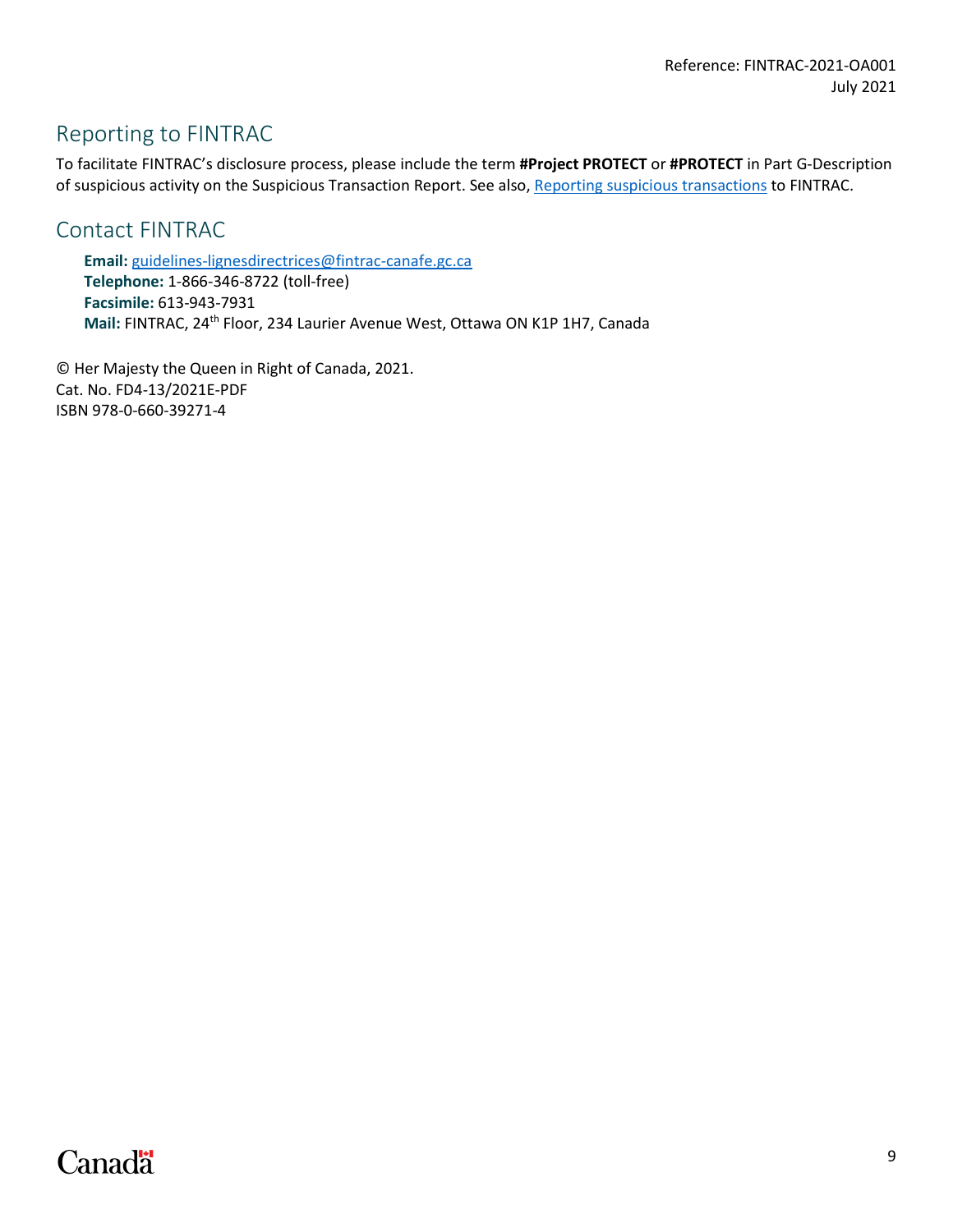### Resources

Several external reports also described contextual and financial aspects of human trafficking. Many of FINTRAC's findings on human trafficking for sexual exploitation are also found in these other reports. For more information on human trafficking for sexual exploitation as well as associated financial intelligence, please consult the following resources:

### *Canada*

- [Canadian Centre to End Human Trafficking](https://www.canadiancentretoendhumantrafficking.ca/)
- Public Safety Canada: "*[National strategy to combat human trafficking 2019-2024"](https://www.publicsafety.gc.ca/cnt/rsrcs/pblctns/2019-ntnl-strtgy-hmnn-trffc/index-en.aspx)*
- Statistics Canada: "*[Trafficking in persons in Canada, 2019](https://www150.statcan.gc.ca/n1/pub/85-005-x/2021001/article/00001-eng.htm)*"

### *International*

- Anti-Human Trafficking Intelligence Initiative: "*[Red Flags and Indicators Applicable to Sex Trafficking and Forced](https://followmoneyfightslavery.org/wp-content/uploads/2020/12/Red-Flags-ATII.pdf)  [Labor](https://followmoneyfightslavery.org/wp-content/uploads/2020/12/Red-Flags-ATII.pdf)*"
- Europol: "*[The Trafficking in Human Beings Financial Business Model](https://www.europol.europa.eu/print/publications-documents/trafficking-in-human-beings-financial-business-model)*"
- Financial Action Task Force (FATF) (2018): "*[Financial Flows from Human Trafficking](http://www.fatf-gafi.org/publications/methodsandtrends/documents/human-trafficking.html)*"
- Financial Crimes Enforcement Network (FinCEN): "*[Supplemental Advisory on Identifying and Reporting Human](https://www.fincen.gov/sites/default/files/advisory/2020-10-15/Advisory%20Human%20Trafficking%20508%20FINAL_0.pdf)  [Trafficking and Related Activity](https://www.fincen.gov/sites/default/files/advisory/2020-10-15/Advisory%20Human%20Trafficking%20508%20FINAL_0.pdf)*"
- International Labour Organisation: "*[Profits and Poverty: The Economics of Forced Labour](https://www.ilo.org/global/topics/forced-labour/publications/profits-of-forced-labour-2014/lang--en/index.htm)*"
- Organization for Security and Co-operation in Europe (OSCE): "*[Following the Money: Compendium of Resources](https://www.osce.org/secretariat/438323)  [and Step-by-step Guide to Financial Investigations Into Trafficking in Human Beings](https://www.osce.org/secretariat/438323)*"
- [Polaris Project](https://polarisproject.org/)

 $\overline{a}$ 

<sup>&</sup>lt;sup>1</sup> Statistics Canada: "*[Police-reported crime statistics in Canada, 2019](https://www150.statcan.gc.ca/n1/pub/85-002-x/2020001/article/00010-eng.htm)*"

<sup>2</sup> Public Safety Canada: "*[National strategy to combat human trafficking 2019-2024"](https://www.publicsafety.gc.ca/cnt/rsrcs/pblctns/2019-ntnl-strtgy-hmnn-trffc/index-en.aspx)*

<sup>3</sup> Canadian Centre to End Human Trafficking: "*[Human Trafficking Corridors in Canada](https://www.canadiancentretoendhumantrafficking.ca/wp-content/uploads/2021/05/CCTEHT-Human-Trafficking-Corridors-ENG-FINAL.pdf)*"

<sup>4</sup> Europol: "*[The Trafficking in Human Beings Financial Business Model](https://www.europol.europa.eu/print/publications-documents/trafficking-in-human-beings-financial-business-model)*"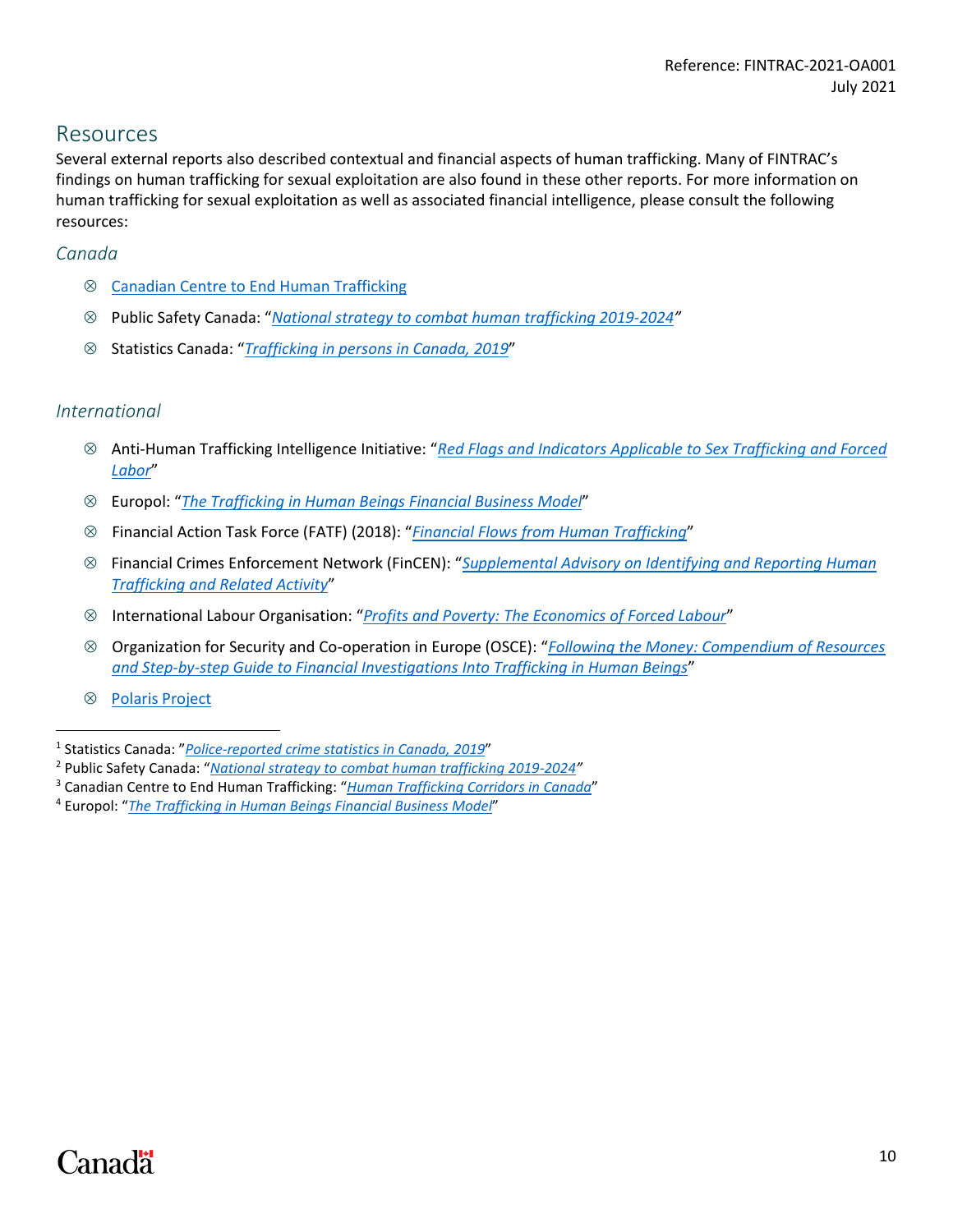## **Appendix**

#### **List of Indicators from FINTRAC's 2016 Operational Alert "***[Indicators: The laundering of illicit proceeds from human](https://www.fintrac-canafe.gc.ca/intel/operation/oai-hts-eng)  [trafficking for sexual exploitation](https://www.fintrac-canafe.gc.ca/intel/operation/oai-hts-eng)***"**

#### **Types of financial transactions**

- Online advertising and promotional services (e.g., escort services, massage services, relationship services, related peer-to-peer online booking services): frequent payments in multiples of small amounts (e.g., \$3, \$12, \$24) in relatively short timelines and inconsistent with expected activity;
- Accommodations (e.g., hotels, motels, peer-to-peer online booking services for private and commercial lodgings): payments for short stays and/or stays in multiple cities in a relatively short time period;
- Distance transportation: frequent purchases for airline, train, and/or bus tickets, possibly for multiple individuals, in relatively short timelines and inconsistent with expected activity;
- Local transportation: purchases for taxi, limousine, vehicle rentals, and ride sharing services in relatively short timelines and inconsistent with expected activity;
- Fast food restaurants: frequent low value purchases in relatively short timelines and inconsistent with expected activity;
- Drug stores, clothing stores, beauty stores (e.g., lingerie, make-up): frequent purchases in relatively short timelines and inconsistent with expected activity;
- Strip clubs, massage parlours, beauty salons and modelling agencies: credit card payments for purchases made after the establishments' normal hours of business;
- Bitcoins or other virtual currencies: frequent purchases in multiples of small amounts (e.g., \$3, \$12, \$24), directly by the client or through exchanges;
- Online payment services companies: personal account activity inconsistent with expectations involving frequent deposits and payments through an online payment service in small amounts typically under \$100. Account funds may then be used for virtual currency deposits/redemptions, or payment of bills, such as personal or third party credit cards;
- Rent payments: for addresses where prostitution is reported to occur by media, law enforcement, or classified ads; and,
- Credit card purchases: for online purchases which provide relative anonymity.

#### **Patterns of financial transactions and account activity**

- Cash deposits/withdrawals between the hours of 10 p.m. and 6 a.m.;
- Multiple cash deposits conducted at different bank branches/ATMs, possibly across different cities and provinces;
- Frequent transactions (e.g., purchases, payments, account debits/credits, electronic transfers) across different cities and provinces within short timelines;
- Multiple deposits and/or incoming email money transfers or other forms of electronic transfers, possibly using a temporary address (e.g., hotel), from unrelated third parties with little or no explanation;
- Account funded primarily via third party cash transactions;
- Deposits (e.g., via ABM, in-branch, email money transfers, other forms of electronic transfers) followed rapidly by cash withdrawals, bill payments, and/or electronic transfers;
- Personal account receives frequent deposits but is typically kept depleted, showing no purchases or transactions that would indicate normal activity;